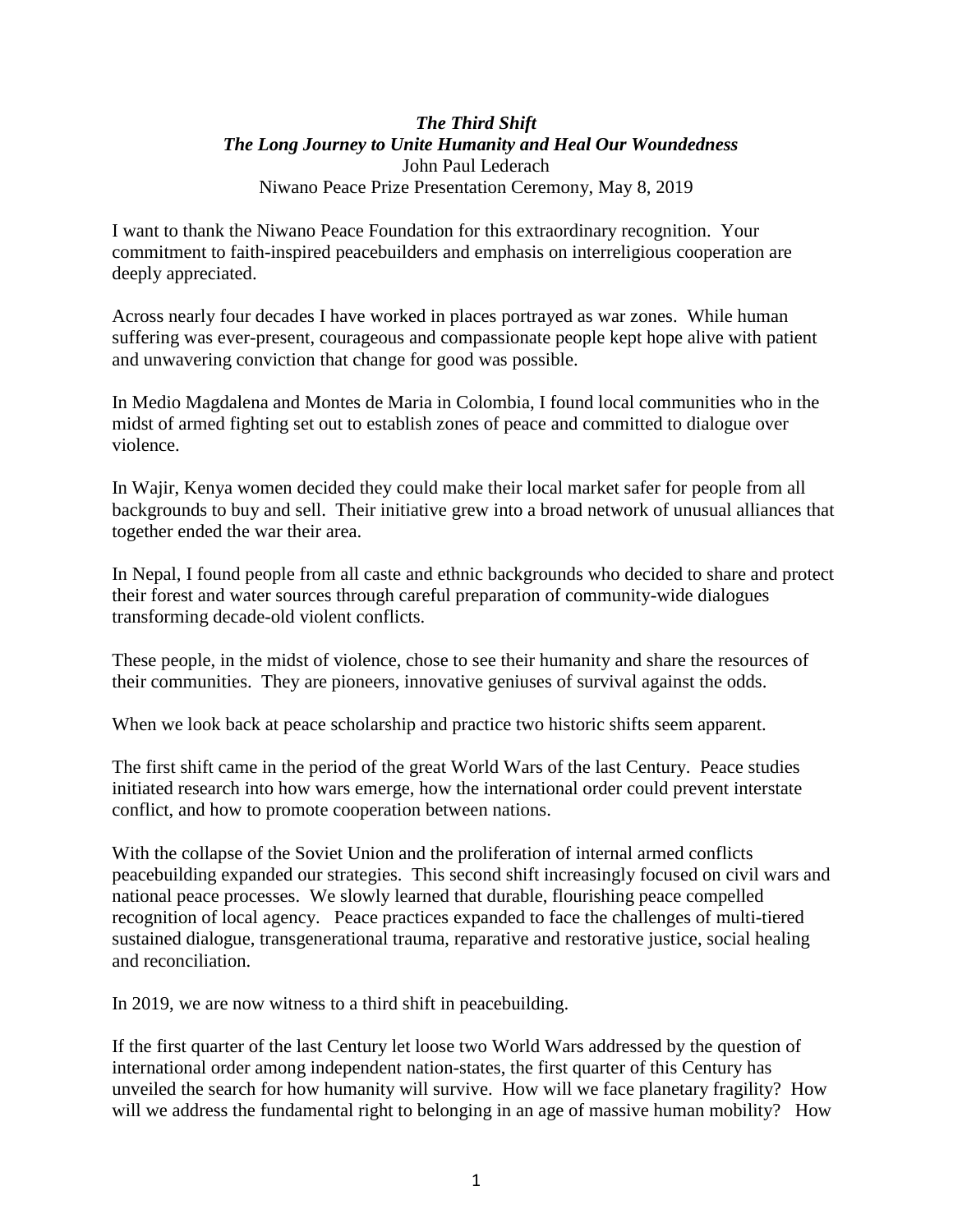will we shape a global politic of sustenance in service to dignified life while facing deep polarization and authoritarian impulses that manipulate fear and seek exclusionary control?

In 1539 Menno Simons, for whom my Mennonite faith community is named, wrote that faith requires us to respond to the suffering of fellow humans, *it feeds the hungry, does good to those who do it harm, and binds up what is wounded.* Centuries later Desmond Tutu noted that "my humanity is bound up with yours, for we can only be human together."

Today, we have deep wounds across our global family and we live on a wounded planet.

To survive this woundedness, we need an ethic of peace guided by healing and earth-bounded dignity.

An earth-bounded ethic compels us to imagine ourselves as a profoundly interdependent global family. It invites us to tap healing wells that feed social courage and the compassionate resilience necessary to shift away from systems devouring the future of our yet-to-be born. It requires that we rally the all-embracing resources of our richly diverse humanity.

# *Earth-bounded humanity*

Local communities that survived violence, these pioneers of healing change, had a common starting point: People imagined themselves in a web of relationships that included their enemies.

In Colombia one group coined this with the phrase "we have no enemies." In South Sudan a group of youth expressed this as "we are 64 tribes with one mother." This imagination opens toward seeing our common humanity far beyond our immediate fragmentation. They found ways to unite humanity through boundless love and boundaryless belonging.

We find this same impulse in spiritual and religious origin narratives, particularly from indigenous wisdom. Gratitude and awe for the fragile beauty of life and creation provide resources from which humility, care, and love bubble and offers a clear ethic: We are called to treat others as we would wish to be treated.

As stated by St. Benedict, this ethic invites us to *incline the ear of the heart* as the pathway of rehumanization, the capacity to touch our shared humanity. As friends in Medio Magdalena, Colombia say, *we will seek to understand those who do not understand us*.

In my Mennonite tradition I found parallel teaching: Faith is less about words than the life we choose to lead, exemplified by service, compassion, and love. Mennonite practices suggest that the quality of God's love for humanity finds its clearest expression in how we respond to and care for others, including those who may wish us harm.

For me, the deepest aspirations of my faith tradition provided inspiration to move beyond barriers and boundaries. The infinite, boundless, and audacious love of the Divine toward humanity stirs us to notice and learn from this gifted diversity, to build lasting and improbable friendships across our brokenness, and to fearlessly seek to understand and respect those with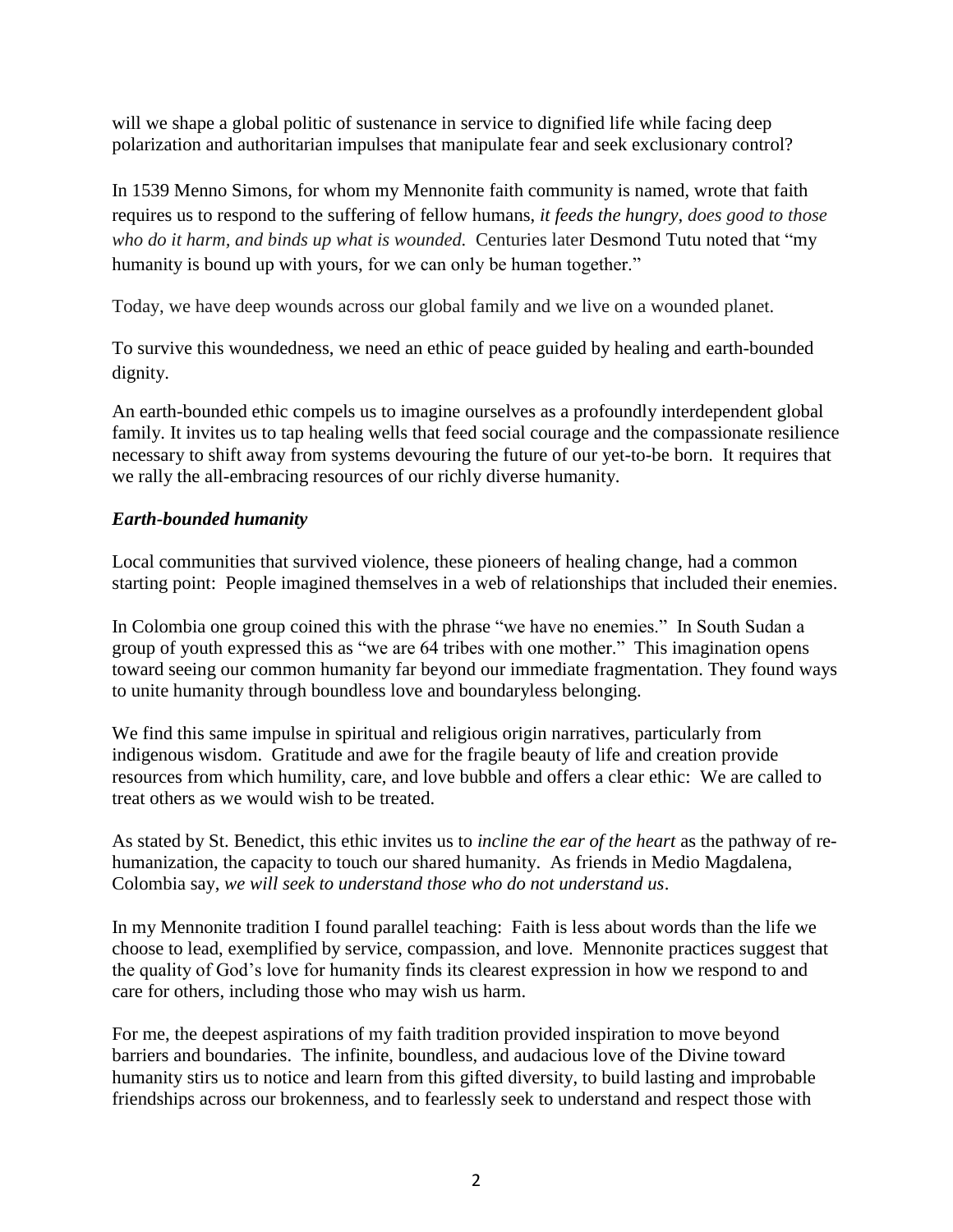whom we disagree. I found myself drawn not to judge others in the midst of difference and conflict, but to come alongside our challenges and seek alternatives to violence together.

This understanding provided the insight to engage in interreligious cooperation for here we find the spiritual resources to imagine earth-bounded peacebuilding. Our most significant challenges require us to imagine and move beyond borders and boundaries.

We know this to be true: Walls have no capacity to address pandemics of disease or halt human engendered ecospheric and climatic shifts. Borders have precious little capacity to address the conditions driving human mobility in the search of well-being and belonging. National boundaries cannot stop the flow of ideas, instant communication and technology, nor the rivers of extractive global economies. On their own, state-drawn frontiers have proven incapable of containing the ceaseless flows of weapons, drugs, and human trafficking.

In our fragmented world today, too often filled with suffering and displaced humanity we need the resources that permit us to re-humanize, to be grounded and bounded together even amidst conflict and fear.

This planetary moment reveals that no nation on its own can assure the well-being of people within its borders without equal concern for the well-being of the most vulnerable beyond those borders.

To rise to our challenge, we need a wholeness of compassionate presence and social courage. We must tenaciously weave a deep inner strength with equity and dignity across diverse relationships that truly bind our wounds, embody the right to belong, and unite humanity.

# *Tapping Healing Wells*

In *The Cure at Troy*, Northern Ireland's Nobel Laureate poet, Seamus Heaney penned extraordinary lines when he wrote:

> *So hope for a great sea-change On the far side of revenge. Believe that further shore Is reachable from here. Believe in miracle And cures and healing wells.*

In the midst of violent conflict I always found remarkable people carving their way toward that far side of revenge. At a personal level I also understood that intellectual and professional skill could not be disembodied from inner preparation. The quality of our *inner works* tie intimately into the quality of *dignified relationships* we need to forge if we are to shift systems that perpetuate harm.

It matters how we show up.

Over time, I discovered that interreligious accompaniment and an appreciative approach to spiritual wisdom strengthened my Mennonite vocation and faith. This is my first extended visit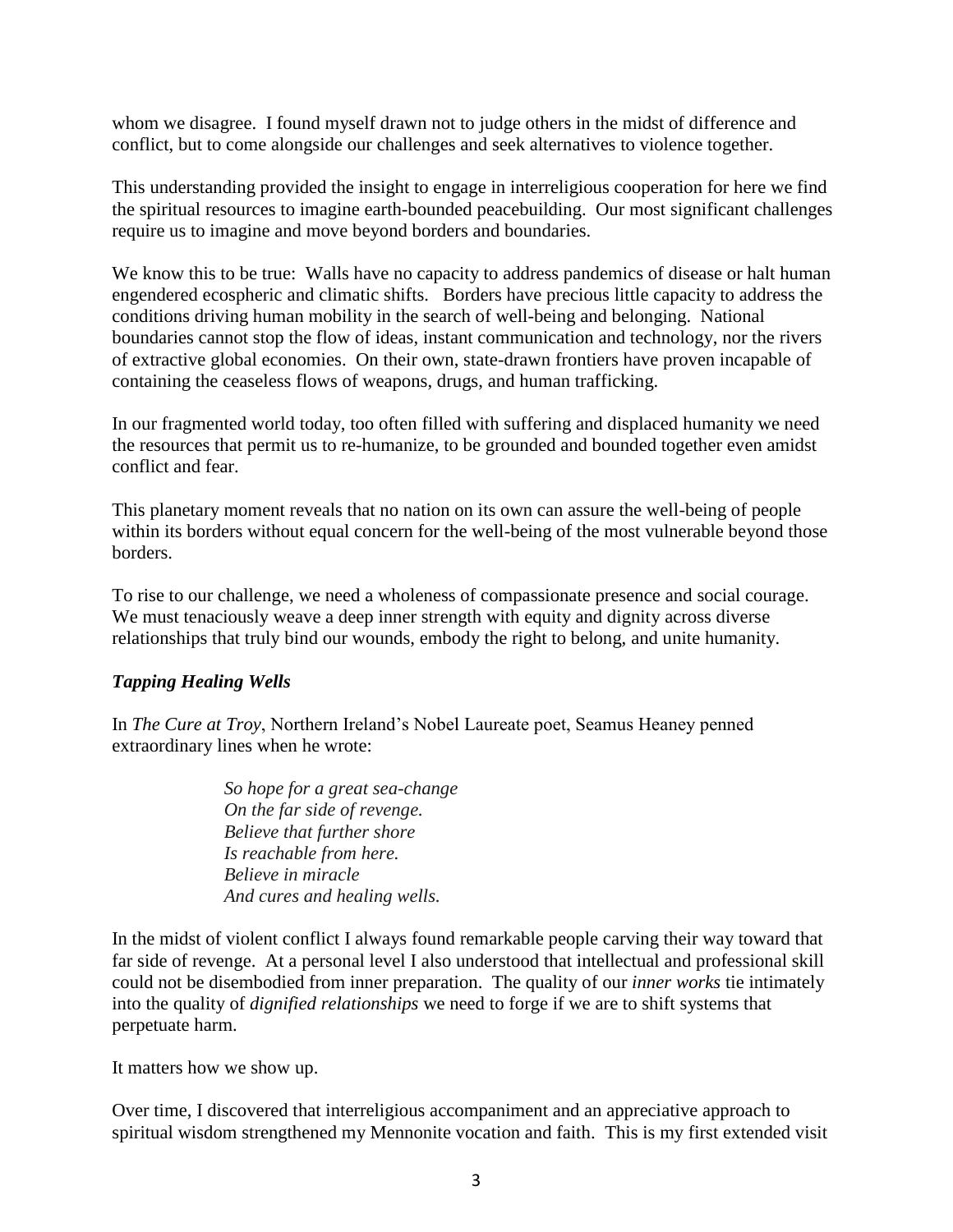to Japan, though I have long appreciated the inspiration I gained from haiku and haibun of the master poet Matsuo Bashó. Allow me to share I experienced this interreligious gift.

I start with a story I first read about a conversation between Bashó and his disciple Kikaku. One morning, following a walk in the fields, Kikaku shared a haiku he had composed.

> *take a pair of wings from a dragonfly you would make a pepper pod*

Bashó responded. *This is not haiku. You kill the dragonfly. Haiku gives life. The haiku is this.*

*add a pair of wings to a pepper pod you would make a dragonfly*

From Bashó's *The Narrow Road to Oku* I learned haibun, the practice of the haiku pause embedded in the daily journey. I slowly began to appreciate how this simple form of poetry offered a resource I experienced as both internally healing and externally revealing. For me, haiku become a daily peace practice.

I now teach haiku to my university students. We leave the classroom and walk across the campus. We explore the emergent and complex conversation between our immediate experience of nature, the human senses and spirit, and the creative act, all as elements giving life to both the peacebuilder and the long journey of weaving peace.

Haiku provoked me to notice with all my senses. I could practice being awake in every moment.

Haiku prepared me to be touched by beauty. I could practice being open to awe.

Haiku required me to hold the full complexity of the moment in its simplest form. I could practice humility, the ceaseless search for deeper essence.

Haiku invited me to wander and wonder. I could practice the purity of childlike curiosity.

Haiku allowed me to play. I could practice creativity and wandering mind.

Haiku let the poet inside me summon experiences that I had not named. I could practice voice rising from the unspeakable.

Bashó reportedly said near the end of his life that he had written only 5 or 6 haiku, a surprising statement as he surely had written thousands. The *haibun* found in *Oku no hosomichi* provide two grounded yet profoundly spiritual understandings of Oku as travel into the interior.

First, Oku symbolizes the pathway Bashó followed into the interior of this great country. He sought to be present to the spirit, rooted in the story and people of each place along his journey, a profound commitment to the wisdom of the local.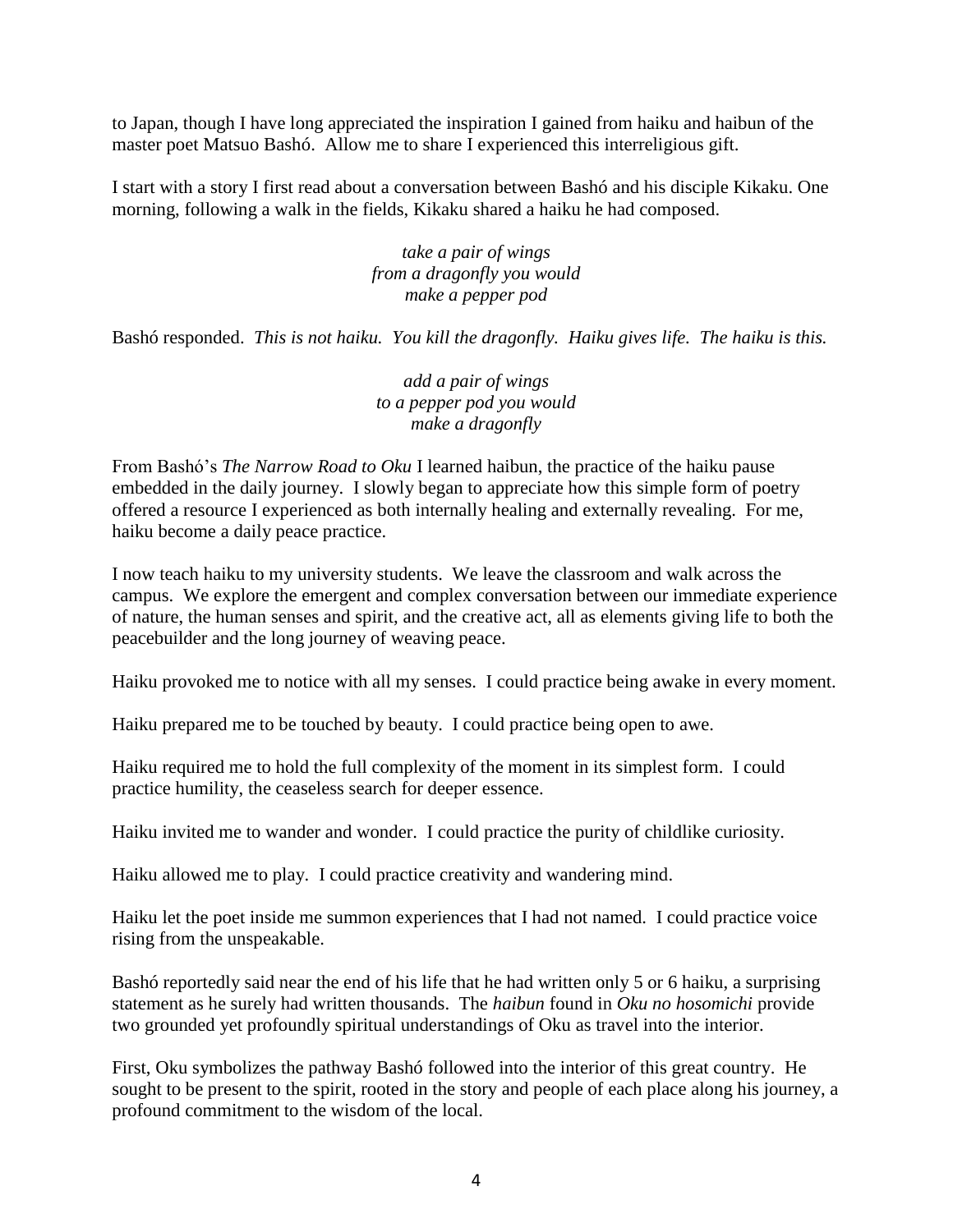Second, for Bashó, Oku infers the steady and intrepid journey into the vast inner world of consciousness, the search for locating one's place in the world, and the yearning to belong.

*The journey itself is home,* Bashó wrote in his opening lines. It is in the search for home where the meanings of Oku integrate into grounded wholeness that acknowledges shared place while tendering belonging.

This was the healing well I received from Bashó. The long journey to forge a shared home can have daily pause, joy, and clarity.

# *The full richness of our beautiful humanity*

Let me conclude with a final appeal. We cannot attend to the complexity of our planetary fragility unless we are able to mobilize around the blessing of diversity.

Local communities transcending violence taught me that peacebuilding is not about a single person but rather how whole collectives cohere, how communities rise and respond to challenges. These communities embraced every human resource they could mobilize, respected equity while forging unexpected alliances, and led from their intuitive acumen of survival genius. Innovation often emerged because they recognized and followed the courageous and resilient leadership of youth and women.

If peacebuilding is to become survival relevant, I am convinced that we must pursue the simple *50/50 principle* in everything we do: *50%* of decisive leadership participation should be youth under forty years of age and *50%* should be women.

In Nepal I saw the power of this principle applied in a small group of people committed to protecting forests, the Federation of Forest User Groups. They required that all local community user groups must have 50/50 shared leadership of women and men in a local chapter. Starting with a handful they grew to a national network of millions and have retained this principle at every level of their work. I found clarity and pragmatic brilliance in the Women of Wajir who led their community toward transforming long patterns of violence in Northeast Kenya. We witnessed the extraordinary commitment of the *Ruta Pacífica de Mujeres* in Colombia, the Women's March for Peace that threaded voices, memory and hope, impacting both local communities and the national accord.

The same can be said of youth. I note that some of the most significant movements and advancements in human history share a startling fact and example. Martin Luther King, Jr. was 34 years old when he gave his most famous "I have a dream" speech. Leymah Gbowee was in her early thirties when she helped co-lead *Women of Liberia Mass Action for Peace,* the movement that ended her country's second civil war. And lest we miss this point in reference to our religious traditions, Jesus' ministry that gave rise to Christianity began when he was 30 years of age. The Buddha is said to have been in his mid thirties when he attained enlightenment.

The surprising shift we find in these examples comes from what I would call *in-between wisdom*. Commitment to intergenerational accompaniment opens us up to unanticipated insight and breakthrough that rise when extraordinarily diverse people commit to deep listening, mutual encouragement, and courageous joint action.